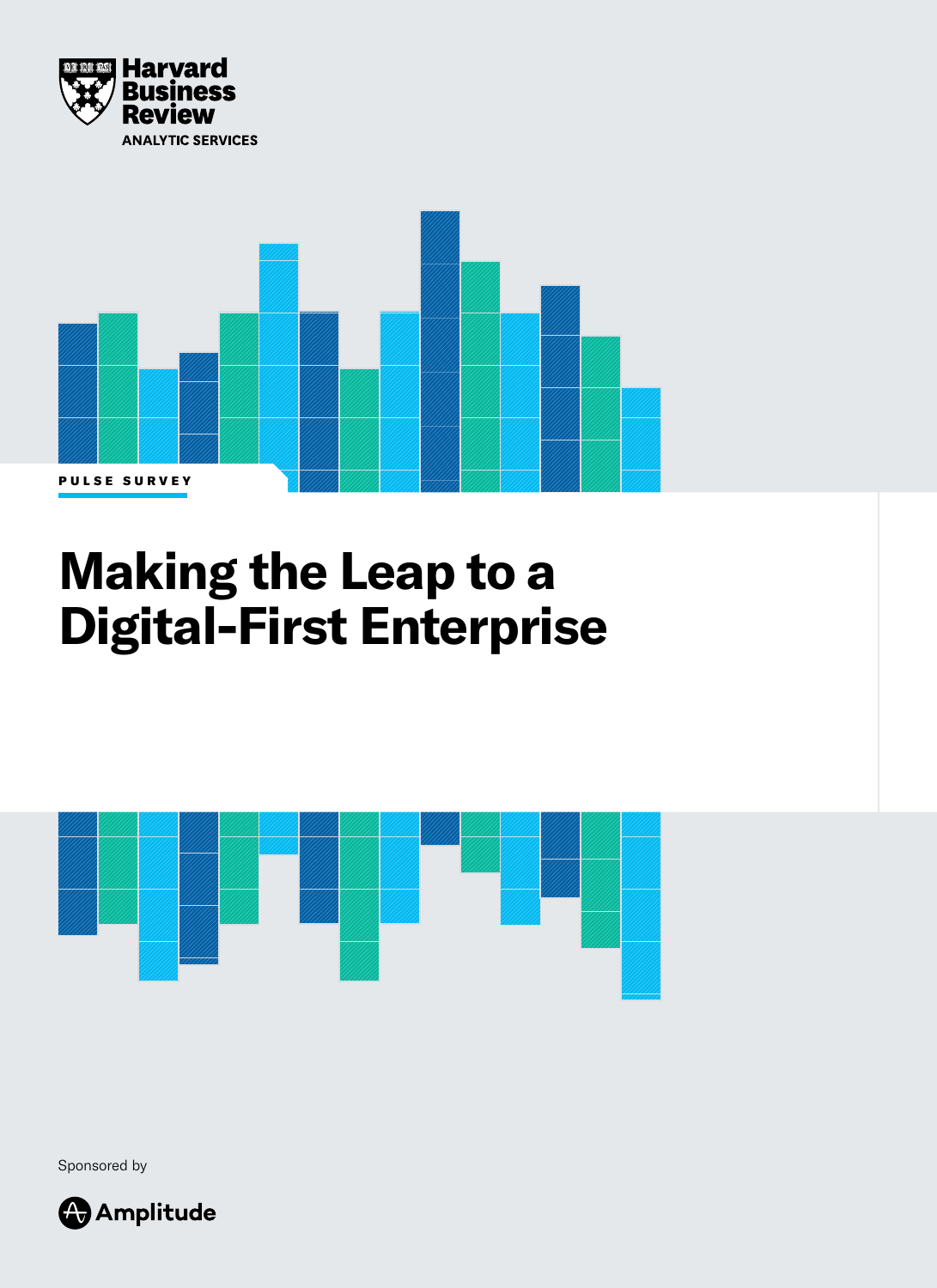Digital products have long been redefining how we work, play, learn, connect, buy, and so much more. As a result of the pandemic, we saw the entire world shift their lives to digital everything. Commutes were traded in for video calls, online delivery reached new highs, and going to the movies was replaced with direct-to-streaming options.

While this shift to digital was sudden, it was the catalyst for lasting and permanent changes across customer behavior and expectations that, in turn, created new digital urgency and priorities for all businesses. Though digital was previously regarded as *a* new sales channel, it is now *the* primary business model. Digital-first companies are the largest and fastest growing across the retail, financial services, enterprise, and media industries. These businesses thrive by delivering exceptional digital products to digital-first customers and innovating faster than their competition.

This overnight shift to digital-first is more than a temporary change that only affects a subset of companies—it signals a deeper paradigm shift for customers and businesses alike. Companies who care about their customers and creating new value must embrace a digital-first mindset and strategy. With customers today and tomorrow going all in on digital, businesses must make digital their top priority in order to survive.

Embracing a true digital-first mindset is more than setting an intention, and relies on a business bringing teams closer to the edge between their digital products and their customers to meet them where they are, and to anticipate their expectations. This deep understanding of customers requires real-time insight and data-driven agility that goes beyond the traditional measurement systems. Tracking website visitors, demographic data, net promoter score (NPS), and baseline dashboard metrics no longer suffice as complete and holistic indicators of customer preferences and behaviors. Relying on centralized systems, IT teams, and static customer surveys creates bottlenecks and data silos, and detaches the teams creating the customer experience from powerful customer insights. Digital customers are savvy, dynamic, and fluid. Businesses need new strategies and systems that enable them to keep pace.

In this digital-first era, businesses need to uncover what's working, pinpoint where to double down, and determine where to place their bets in order to exceed customer expectations and keep pace with the competition. Rather than restricting knowledge, digital-first businesses make customer data accessible and actionable with analytics. With deeper insight into digital customers, growth opportunities expand from simply increasing the number of customers to creating a highly engaged, highly valuable customer base.

At Amplitude, we've seen the impact of putting customer insights at the heart of digital-first businesses. With Harvard Business Review Analytic Services, we examined the shift in customers' digital behaviors and expectations to uncover how businesses could thoughtfully transition to digital-first. This report explores the opportunity businesses have to overcome their data challenges, gain a competitive edge, and improve customer loyalty in a digital-first era.



**Jennifer Johnson Chief Strategy and Marketing Officer Amplitude**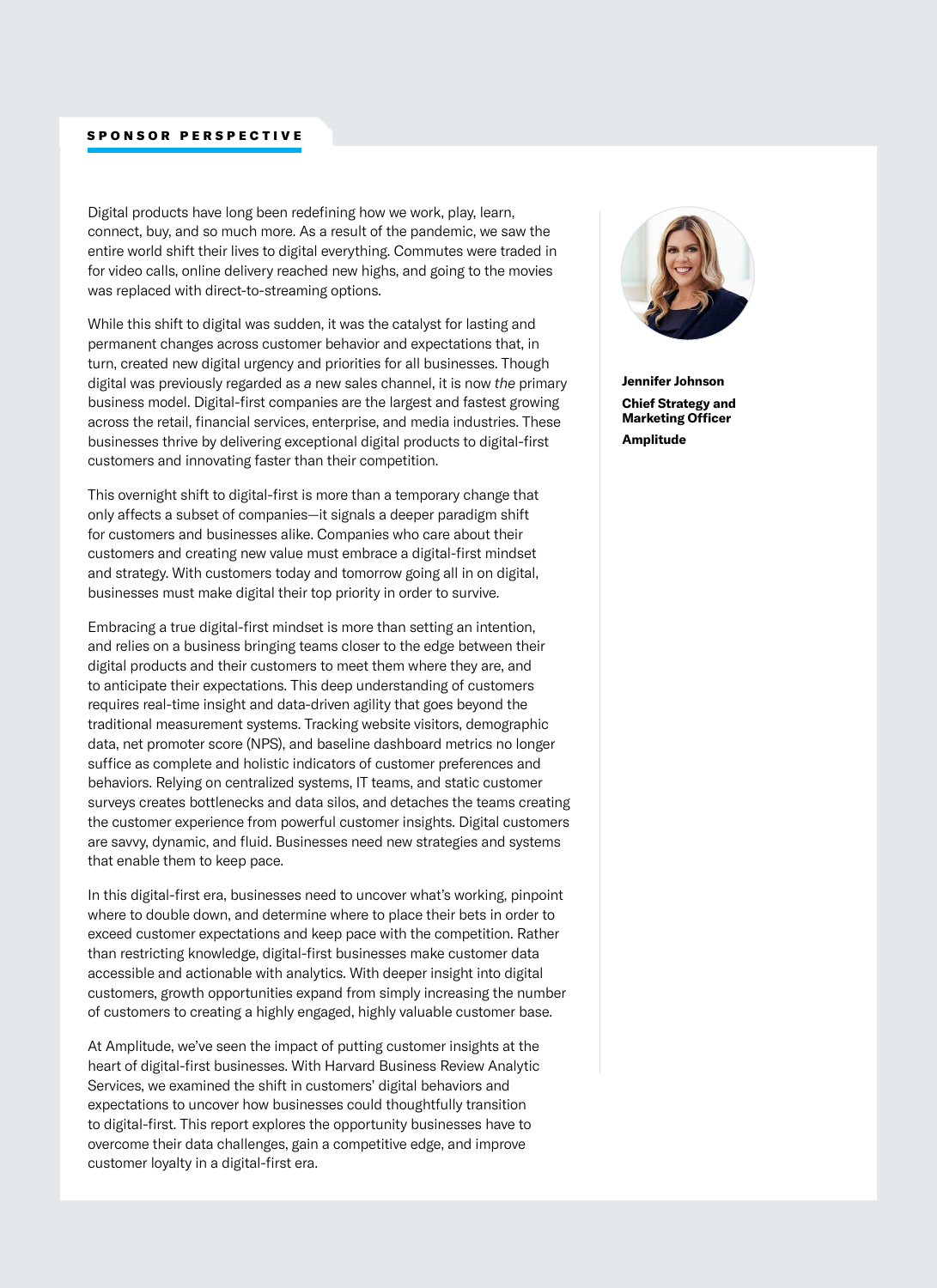## **Making the Leap to a Digital-First Enterprise**

Companies are at an inflection point, as the ability **HIGHLIGHTS** to create seamless digital customer experiences and drive digital revenue become increasingly imperative to business success. To succeed and edge out the competition, companies need to adopt a digital-first mindset and redefine their business models to be able to meet their customers' expectations. At the core of these new business models are digital products that create the best possible experience for customers.

"We are living through a digital-product revenue revolution, centered around using digital products to completely redesign the value we create for customers," says Jian Wei Hoh, head of business design at Dearborn, Mich.-based Ford Motor Co.

A global Harvard Business Review Analytic Services survey of 295 executives confirms this revolution. Seventy-eight percent of respondents believe customers' digital adoption has accelerated and will never return to previous levels, and 69% believe that competition for customer loyalty has never been higher.

In fact, digital adoption will continue to accelerate at unprecedented rates, according to IDC's FutureScape: Worldwide IT Industry 2020 Predictions report, which forecasts the development and deployment of more than 500 million digital apps and services using cloud-native approaches by 2023.<sup>1</sup>

Creating the best possible digital business hinges on companies' ability to meet—and even exceed—their customers' expectations. This report describes how companies are capitalizing on the changes in customer behaviors and expectations to create lasting business growth.



**92%** of executives say that now is a unique opportunity to **capitalize on digital acceleration**.



**78%** say digital product users have **formed lasting habits during the pandemic** and that their digital adoption has accelerated and will never return to previous levels.

**58%** use product analytics such as usage and event **tracking to measure the impact of the digital product experience**, topping the list above surveys, web analytics, and business intelligence.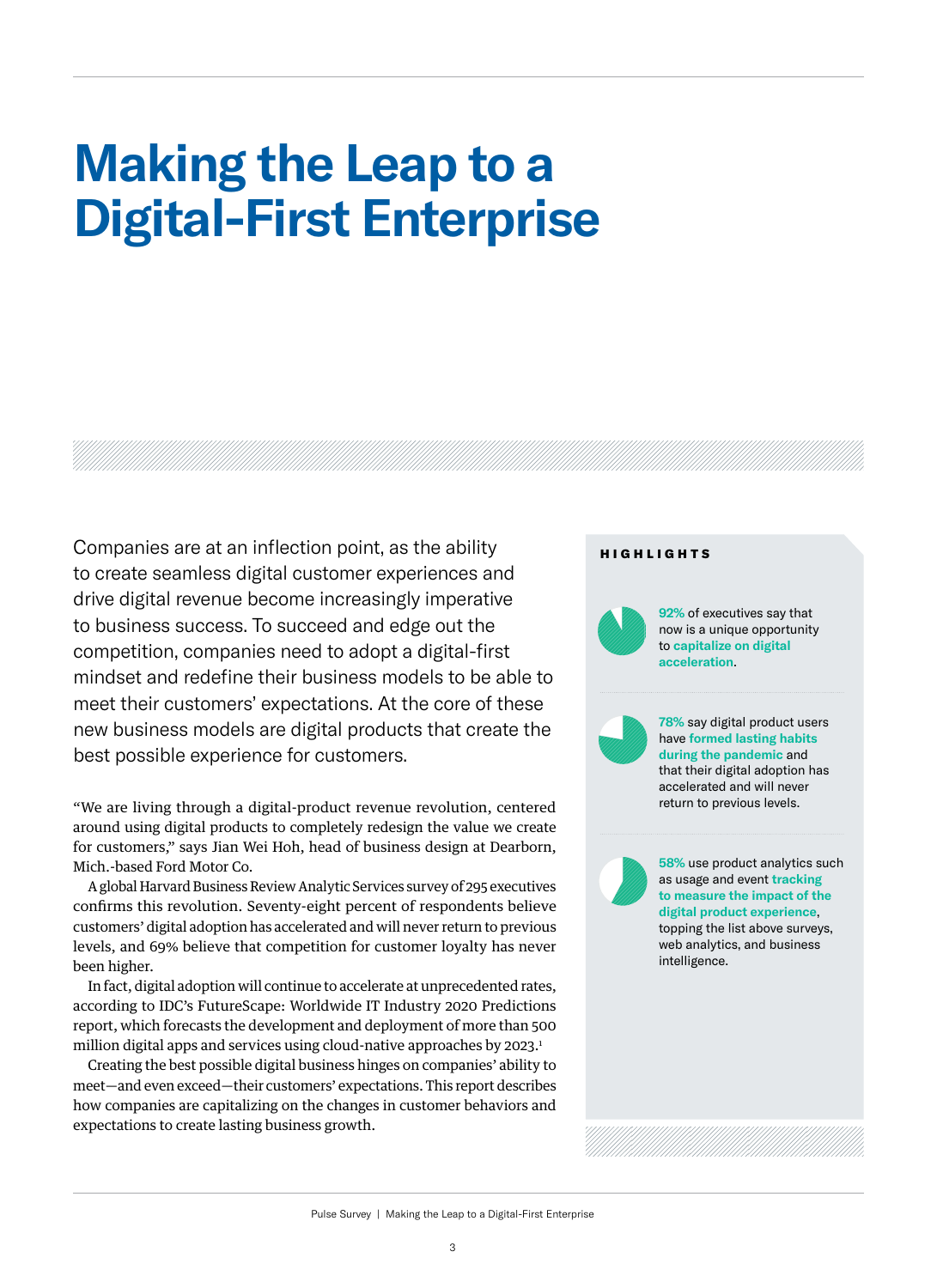It also shows how companies leverage data and analytics to make faster, smarter decisions that help both their customers and their business create value. And it discusses the necessary building blocks for creating such customer experiences, including having a data-informed culture and making analytics tools accessible to digital teams across product, marketing, data science, and engineering functions.

### **The New Era of Customer Expectations**

The disruptions of 2020 have become the ultimate catalyst of digital transformation for many companies. "We've seen two years' worth of digital transformation in two months," said Microsoft CEO Satya Nadella during a quarterly earnings call in spring of 2020. The Covid-19 crisis accelerated companies' digital strategies by an average of six years, with 97% of enterprise decision makers saying the pandemic sped up their company's digital transformation.2

The Harvard Business Review Analytic Services survey similarly reveals that the vast majority of executives (92%) say companies have a unique opportunity now to capitalize on digital acceleration. And nearly four out of five respondents say their customers have formed new lasting habits. FIGURE 1

#### FIGURE 1

#### **Full Speed Ahead**

Executives agree that digital transformation is accelerating.

Rate the extent to which you agree or disagree with each of the following statements regarding the impact of the pandemic on your company's digital products. (PERCENTAGE OF EXECUTIVES WHO AGREE)



Source: Harvard Business Review Analytic Services Survey, September 2020



"We are living through a digitalproduct revenue revolution, centered around using digital products to completely redesign the value we create for customers," says Jian Wei Hoh, head of business design at Ford.

Both the usage of digital products and customer expectations have never been higher. Sixty-four percent of survey respondents report an increase in active users of their digital products, and 63% report an increase in new user growth. This growth stresses the urgency for digital organizations to seize the moment and deliver the best possible user experience for their customers.

For example, Care.com, an online marketplace connecting families and caregivers, saw a triple-digit increase in its users. People with kids at home turned to Care.com for caregivers and tutors, and teachers looked for new job opportunities, explains Tricia Han, Care.com's chief product officer. The enterprise side of the business also grew as companies went to Care.com to enroll their employees. Since March 2020, Care.com has added more than 100 corporate clients.

At Match, the online dating service, traffic and user engagement also skyrocketed. "Limited by social distancing, members turned to our video chat feature, Vibe Check, to engage in longer and deeper virtual conversations with potential partners. It felt like every day was Valentine's Day," says Dinh Thi Bui, vice president of analytics at Match. He believes that the video feature will continue to be widely used post-pandemic.

"Everything that people do has a digital experience aspect to it," adds Ford's Hoh. "Digital products help us get closer to the customer by seamlessly integrating into their digitalcentric customer journeys." To enable such digital integration, 100% of the new Ford vehicles in the U.S. are now connected to the internet.

Ford, one of the oldest automakers in the world, now has an array of digital products, including the FordPass app, which allows drivers to remotely control their vehicles. For commercial customers, Ford offers telematics as a fleet management software solution or via application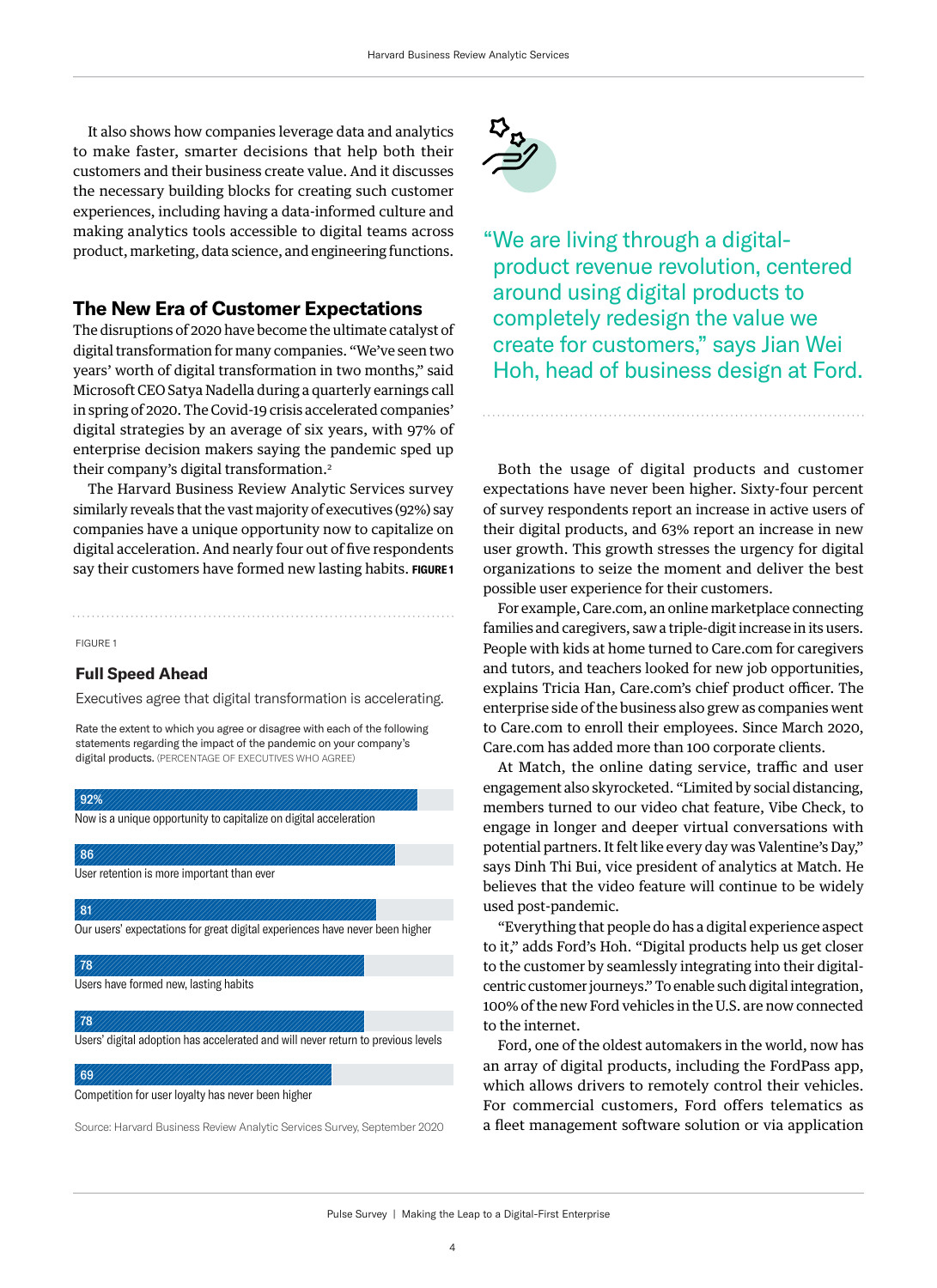programming interfaces for custom applications. These tools enable a suite of connected services that help smalland medium-sized businesses as well as larger enterprise partners increase the efficiency of their fleet and improve their productivity through data and insights.

Digital technology has become an enabler of more than a sales channel and is the basis for a new business model in the retail, enterprise, media, financial services, and even automotive industries. Considering customers' increased reliance on digital products and their heightened expectations—which are expected to persist in the future now is a make-or-break moment for organizations to work toward becoming digital-first businesses. Companies that don't innovate fast enough for their customers will lose them to their competition.

## **Customers' Digital Experience Drives Growth**

According to the executives surveyed, growth potential is not limited to increasing the number of users of digital products or optimizing their acquisition. Whereas digital product and marketing teams once primarily invested in getting people to use their products in the first place, there has been a shift in priorities from driving customer acquisition to maintaining customer engagement and loyalty and increasing customer value.

The three most important areas for long-term success revealed by the survey are user engagement, customer retention rate, and customer lifetime value. **FIGURE 2** This shift is caused by forces that have fundamentally changed business models, including subscription consumer products and enterprise software, streaming media and connected devices, and freemium models with in-product monetization (upgrades, in-app purchases, and ads). Unsustainable paid acquisition costs are another major driver. In fact, acquiring a new customer can be anywhere from five to 25 times more expensive than retaining an existing customer, explains Harvard Business Review contributing editor Amy Gallo in her article "The Value of Keeping the Right Customers."

Companies also value the rich behavioral data that is created from highly engaged customers. This data is used to understand customer preferences, prioritize digital investments, and personalize user experiences. Retaining engaged customers becomes a flywheel for monetizing digital products.

The shift away from customer sentiment as a primary measurement of customer experiences is also notable. For many, the Net Promoter Score (NPS) used to be the holy grail, but the survey shows that only 16% of respondents currently view it as one of the most important harbingers of long-term

success. The rise of digital-first products was accompanied by the rise of new, more pressing metrics.

Care.com's Han describes how business growth depends on multiple interdependent aspects of customer experience and how growth ultimately hinges on the ability to deliver value for the customer. "The retention rate becomes really important and shows us that customers see value in the subscription. This, in turn, helps the lifetime value of that user and leads to overall revenue growth," she explains. In fact, 86% of executives agree user retention is more important than ever.

Throughout 2020, Care.com was adding customer value by helping parents working from home or those who were out

FIGURE 2

#### **Staying Engaged**

It's about experience, not just getting the customer in the door.

Focusing on which of the following areas is the most important to ensuring a digital product's long-term success?

#### 58%

User engagement (e.g., daily active users, engagement rates)

## 36

Customer retention rate

## 36

Customer lifetime value

#### $\sqrt{29}$

User behavior (e.g., abandonment rate, task success, task time)

#### 22

New user growth

#### $\sqrt{20}$

New paying customers (e.g., new subscribers, new accounts)

#### 16

Customer sentiment scores (e.g., the Net Promoter Score)

#### 15

Product development metrics (e.g., release velocity, number of tests)

## 111.

7

Customer acquisition costs

### Customer referrals

Source: Harvard Business Review Analytic Services Survey, September 2020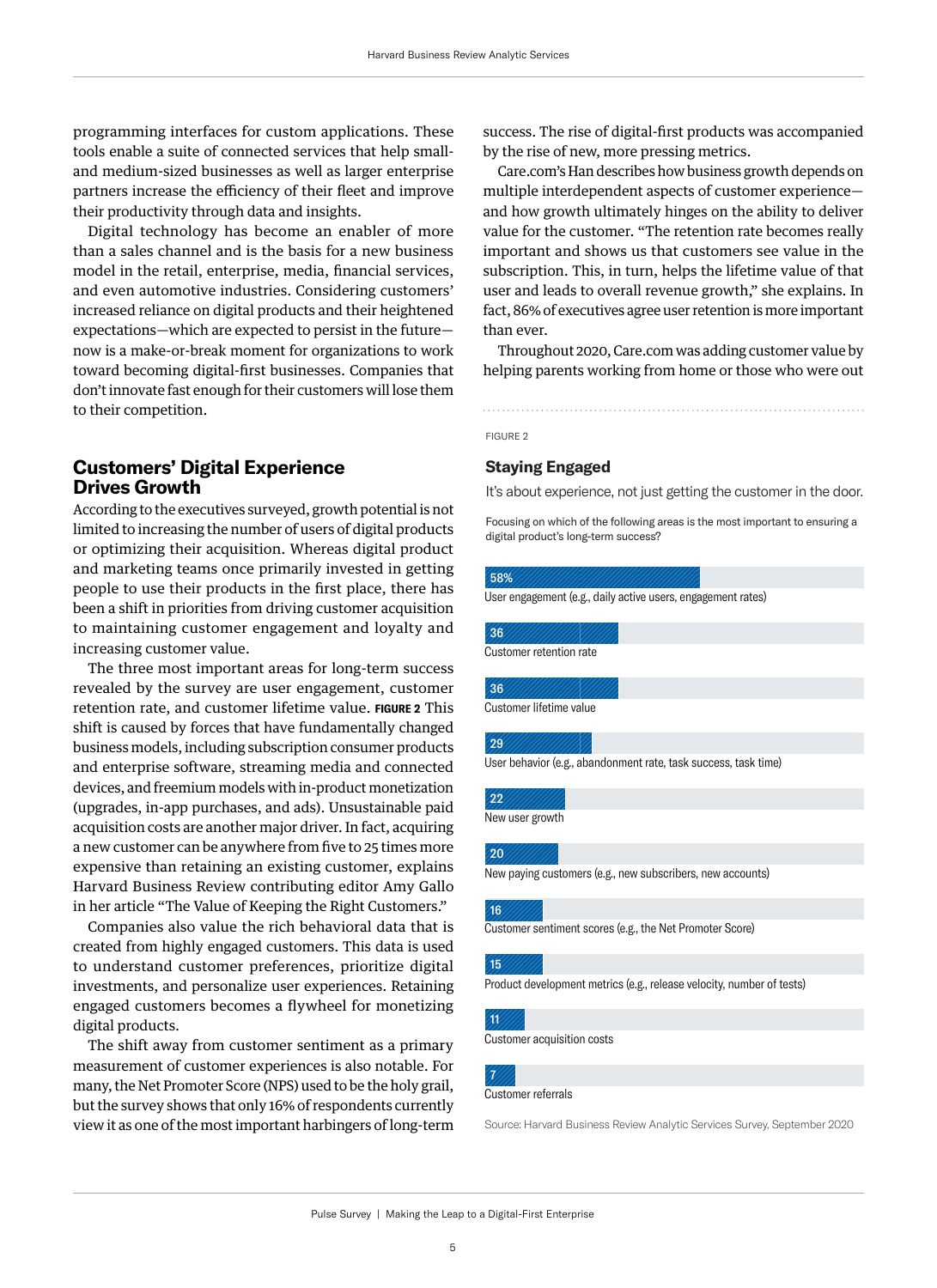

## Companies that don't innovate fast enough for their customers will lose them to their competition.

of work. Care.com added a digital feature to make it easier for parents to find one another, to create learning pods for their children, and to pull their resources together and share the costs of care.

"All of those areas—engagement, retention, lifetime value are connected," agrees Match's Bui. "We look at every data point, like the number of likes our members get or send and the number of communications, that could lead to a date for our members. For every member that joins Match we want to make sure that they have at least one date, and we wan to make sure they have a good experience."

While companies will track their own unique metrics, their efforts boil down to delivering products and services that both create sustained customer relationships and sustainable revenue streams. "If you are not fulfilling your customers' needs, they are going to leave," says Han.

## **Analytics Make Great Digital Businesses**

Digital businesses must move faster than ever and mitigate costly missteps to keep pace with their customers and competition. Determining what's working, where to double down, and what risks to take relies on teams' ability to capture and analyze from a myriad of data sources. Analytics equip teams with systems of insight to visualize data, report on performance, and ultimately make data-informed decisions. A majority of survey respondents (75%) agree that data analytics are essential to how their teams build and optimize products.

Ford uses data analytics to give insights, build logic, and drive choices. "Without data analytics, decisions can end up being based on intuition and guessing," says Hoh. "Data analytics give us the power to build new intuition by providing us with leading indicators." These insights can help companies predict future behaviors and learn what experiences turn users into high-value customers.

But not all analytics are created equal, and more organizations are turning to a new breed of solutions tailored to businesses with digital products. The survey shows 58% are using product analytics to measure the impact of digital experiences—topping the list above survey tools, web

FIGURE 3

#### **Metrics That Matter**

Product analytics tops the list of analytics used to measure customer experience.

What types of data analytics does your company use to measure the impact of the digital product experience?

| 58%                                          |  |
|----------------------------------------------|--|
| Product analytics (usage and event tracking) |  |
|                                              |  |
| 50                                           |  |
| Customer survey tools                        |  |
| 50                                           |  |
| Web analytics                                |  |
|                                              |  |
| 48                                           |  |
| Custom-built/in-house analytics              |  |
|                                              |  |
| 47                                           |  |
| Business intelligence                        |  |
| 32                                           |  |
| Customer journey analytics                   |  |
|                                              |  |
| 25                                           |  |
| Marketing attribution analytics              |  |
|                                              |  |
| 25                                           |  |

Mobile analytics

#### 19

User session replay/heat mapping

Source: Harvard Business Review Analytic Services Survey, September 2020

analytics, and business intelligence solutions. **FIGURE 3** Product analytics solutions capture the behaviors of customers, from mobile apps to websites to connected devices. These tools create data-informed insights into what customers like (and don't like), and how they may behave in the future—giving digital builders and leaders an edge when optimizing current products or building new ones.

Innovation at Ford is fueled by product usage data and supercharged by analytics. Visualizing a user's journey—the paths and series of interactions taken within your product during a specified time—is a core capability of product analytics. This capability helps explain not just which steps customers took but also how these steps correlate with one another, where there is friction, and which future actions customers are likely to take. "User journey analytics is the secret sauce of analytics," says Hoh.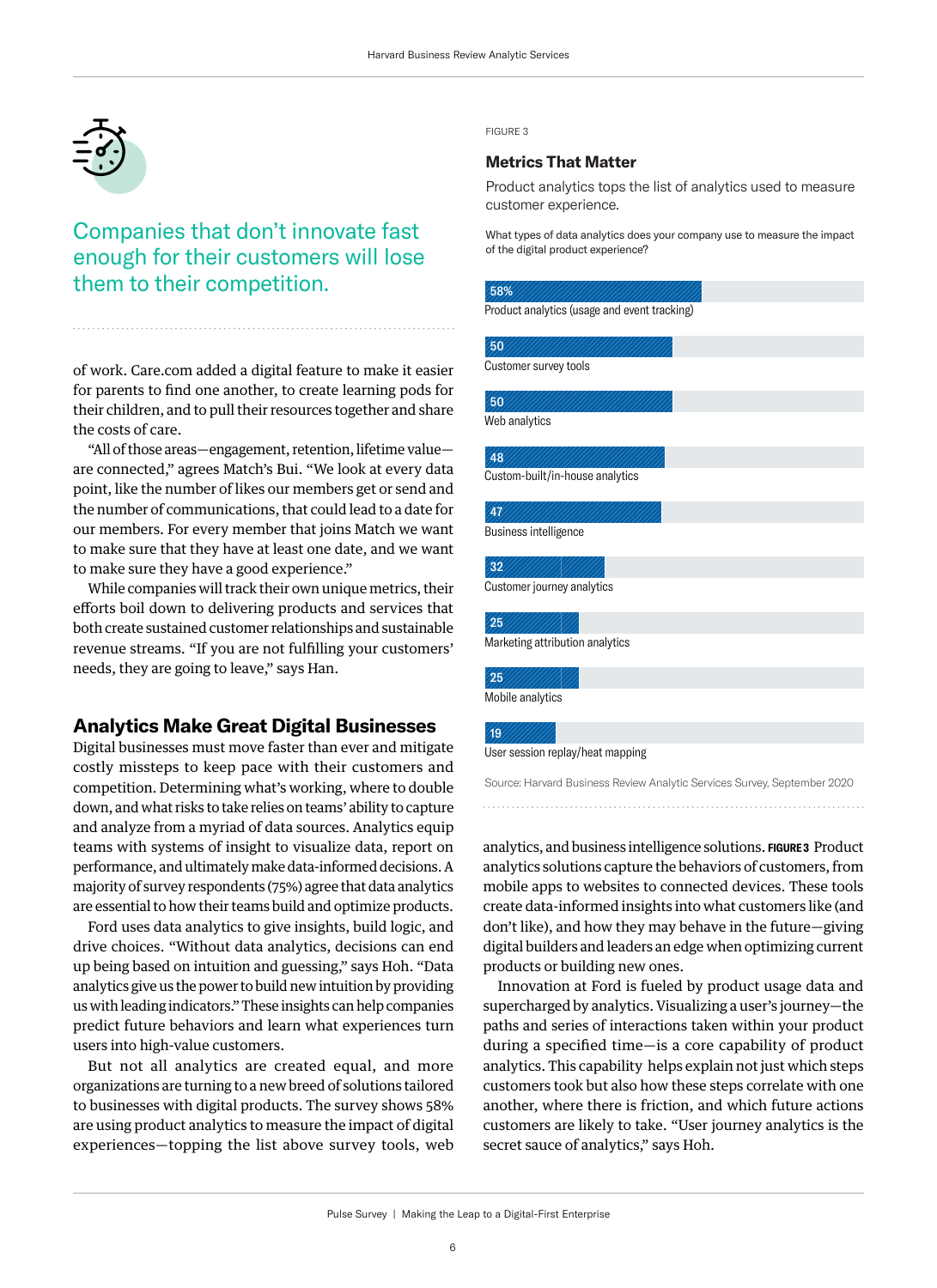For example, user data analytics, which is similar to user journey analytics, reveals that the most engaged features in FordPass, such as remote start, vehicle locator, and FordPass Rewards, varies by cohort across its millions of active users. Brand new customers do not necessarily adopt the most common features first but initially exhibit other usage behaviors that drive a higher propensity to return to the app. By identifying the indicator of loyalty and retention for new users, the company can design its FordPass onboarding accordingly to help make sure that the right features are prominently displayed at the beginning of each new user's customer journey.

Similarly, data from Ford's "Build and Price" shopping website provides insights about the order and hierarchy of choices that customers scroll through and what is most likely to make them drop out. Such insights help the company create a better shopping experience for customers by presenting more relevant choices in an optimized way.

Product analytics is also important for companies to correct the faults in product designs. At Care.com, for instance, Han parses product data to help improve experiences. "Customer success is what we strive for, but we're also interested in where customers get stuck. We see it as an opportunity to improve," she says. "And often you can first see those opportunities in the data."

Hoh sees the potential for Ford to become a datadriven, digital-first organization. "We have an aspiration that everyone in the company is in service of making the customer's life better, and you cannot do that without data to understand the customer's life, their journey, and their touchpoints," says Hoh.

## **Overcoming Data Challenges**

A successful digital-first organization has strategies in place to democratize data. These companies make data easily accessible and shareable across teams so they can answer questions and explore insights on their own—and use data to personalize experience. Successful organizations do not allow centralized analytics functions, top-down decision making, or monolithic systems to cause bottlenecks to innovation. Rather, they provide employees across the enterprise with analytics tools so they can tap and understand data, finds another Harvard Business Review Analytic Services survey, published in November 2021.

"Data democratization comes from having the tools that make data easy to access and easy to understand, because it's visual. Such tools can empower all teams and make it possible to become a data-driven digital business," says Hoh.

But achieving this level of visibility remains a challenge for many organizations. Chief among challenges for digital businesses is the lack of a data-driven culture (43%), the

#### FIGURE 4

#### **Creating a Digital-First Organization**

Culture emerges as the top challenge to data democratization.

What are the top challenges your company faces when it comes to utilizing the data generated by its digital products to optimize the user experience?

#### 43%

Culture not data-driven/low expectation for using data

#### 39

Unable to analyze full customer experience (e.g., across devices, across products)

#### 38

Lack of centralized data (data silos)

#### 28

Limited/slow access to data and insights

#### $\sqrt{21}$

Low adoption levels of analytics tools

#### 21

Insights from data-limited/surface-level metrics only

#### 2**1**

Difficult to forecast/predict results

#### 19.

Data quality/accuracy cannot be trusted

#### 18

Difficult to collaborate and share insights

Source: Harvard Business Review Analytic Services Survey, September 2020

inability to analyze the full customer experience across devices and products (39%), the existence of data silos (38%), and limited or slow access to data and insights (28%). **FIGURE 4**

Scott Brinker, Hubspot's vice president of platform ecosystem, stresses the importance of having decentralized, self-service tools in the Martech 2030: Five Trends in Marketing Technology for the Decade of the Augmented Marketer report<sup>3</sup>. Such tools, he notes, are far superior to centralized ones because they offer significant advantages in terms of speed (immediate self-service versus waiting in a queue), bandwidth (wide and parallel versus narrow and sequential), creativity (many diverse ideas versus idea generation limited to a few people), and learning (widely distributed versus limited to a few people).

Centralized teams that have traditionally been tasked with delivering customer insights and data are not equipped to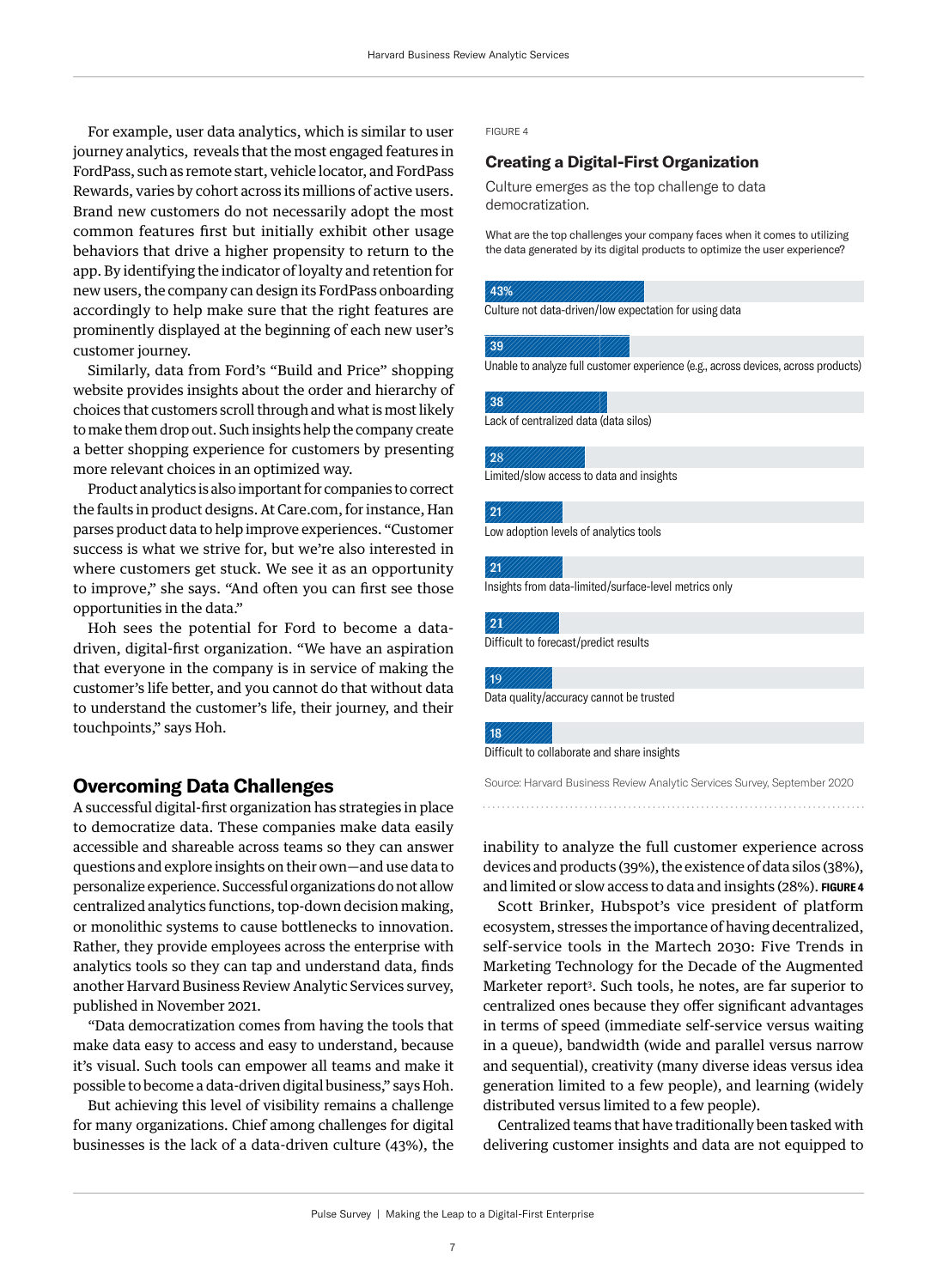keep pace with the need for speed and volume of requests across teams. Hence the shift to domain-specific analytics that arm line-of-business (LOB) owners with tools that do not require technical skills and are tailored to their needs. "LOB functions looking to give their users contextualized analytics with embedded artificial intelligence (AI) are increasingly deploying packaged analytic applications," finds a 2019 Gartner report on LOB analytic applications.

There is plenty of untapped opportunity when it comes to enterprise-wide use of analytics tools. Contributing to the top challenge of lacking a data-informed culture is the fact that less than one-fifth of respondents say 75% or more of their team members are regularly using data to make decisions and optimize product experiences.

While many companies say analytics is essential to how they build products, easy access to insights is another challenge many organizations face. Only a fifth of respondents (19%) strongly agree that their analytics solutions are self-service, which gives digital team members access to data and an ability to analyze data themselves.

Increasing access with self-service insights and more tools to collaborate will help leaders foster data-informed cultures where data becomes part of the regular workflow of their teams. And rather than primarily using data to report on past results, data can be used iteratively to help teams predict results and know what to build next.

## **Gaining a Competitive Edge with Personalization**

Digital-first organizations are able to use predictive data analytics tools to build digital products that can help them win future customers and turn existing ones into high-value customers. To do that, they need to be able to pinpoint what their customer data is telling them about customers' needs and behavior.

When asked what kind of improvements to product development can lead to the biggest competitive advantage, respondents selected building relevant, targeted customer engagements as the top choice. Expanding insights into which product experiences drive customer impact was a close second.

For Han, targeted engagement means personalization and customization of digital products. Driven by insights from data, companies can craft experiences that are tailored specifically to individual customers. "It's like having a

concierge who knows about the things you love," says Han. She refers to these personalized and customized experiences available on a mass scale as "the democratization of premium experiences." This personalization, in turn, is made possible by the democratization of data brought about by analytics tools.

Looking ahead, predictive analytics and modeling top the list for future investments in improving digital product experiences. Gartner analysts Jessica Ekholm and Clifton Gilley see such analytics tools as the driving force behind personalization going forward, as noted in the Tech Providers 2025: Transforming the 2025 Product Experiences report, published in September 2020. "By 2025, customers will expect products that offer dynamic, proactive, and even prescriptive, personalized experiences. Product managers must fast-track their efforts by using customer analytics tools with deep AI/machine learning capabilities to personalize customer experiences based on this understanding," the report found.

## **Data Democratization Leads to Digital Growth**

Being a digital-first business means, ultimately, driving growth through the digital customer experience. To be successful, teams across the enterprise must be able to empathize with customer needs and measure the impact of decisions—and they must be able to build and iterate on digital products that create loyal customers. Siloed organizations and legacy systems that make insights unobtainable keep teams from knowing how customer behaviors, experiences, and campaigns impact business outcomes. Restricting easy and constant access to relevant data discourages the exploration of new ideas that can lead to game-changing innovation.

While digital-experience-driven growth is the desired outcome, the starting point is embedding the right technologies into processes and structures to build a digitalfirst business. Such a business needs to enable a datainformed culture, which embraces data democratization and breaks down silos. Analytics tools should be accessible and easy to use to help everyone in the company contribute to improving the customer experience, says Hoh. These tools can offer workers access to data and forward-looking insights that inform decisions about how to grow revenue and a loyal, highly engaged customer base.

"It all starts with the question: 'How might we use digital to create value for customers?'" says Han.

#### **ENDNOTES**

1 IDC, "FutureScape: Worldwide IT Industry 2020 Predictions," 2020.

2 Twilio, "Covid-19 Digital Engagement Report."

<sup>3</sup> Scott Brinker and Jason Baldwin, "MarTech 2030: Five Trends in Marketing Technology for the Decade of the Augmented Marketer," Marketing Technology Media, 2020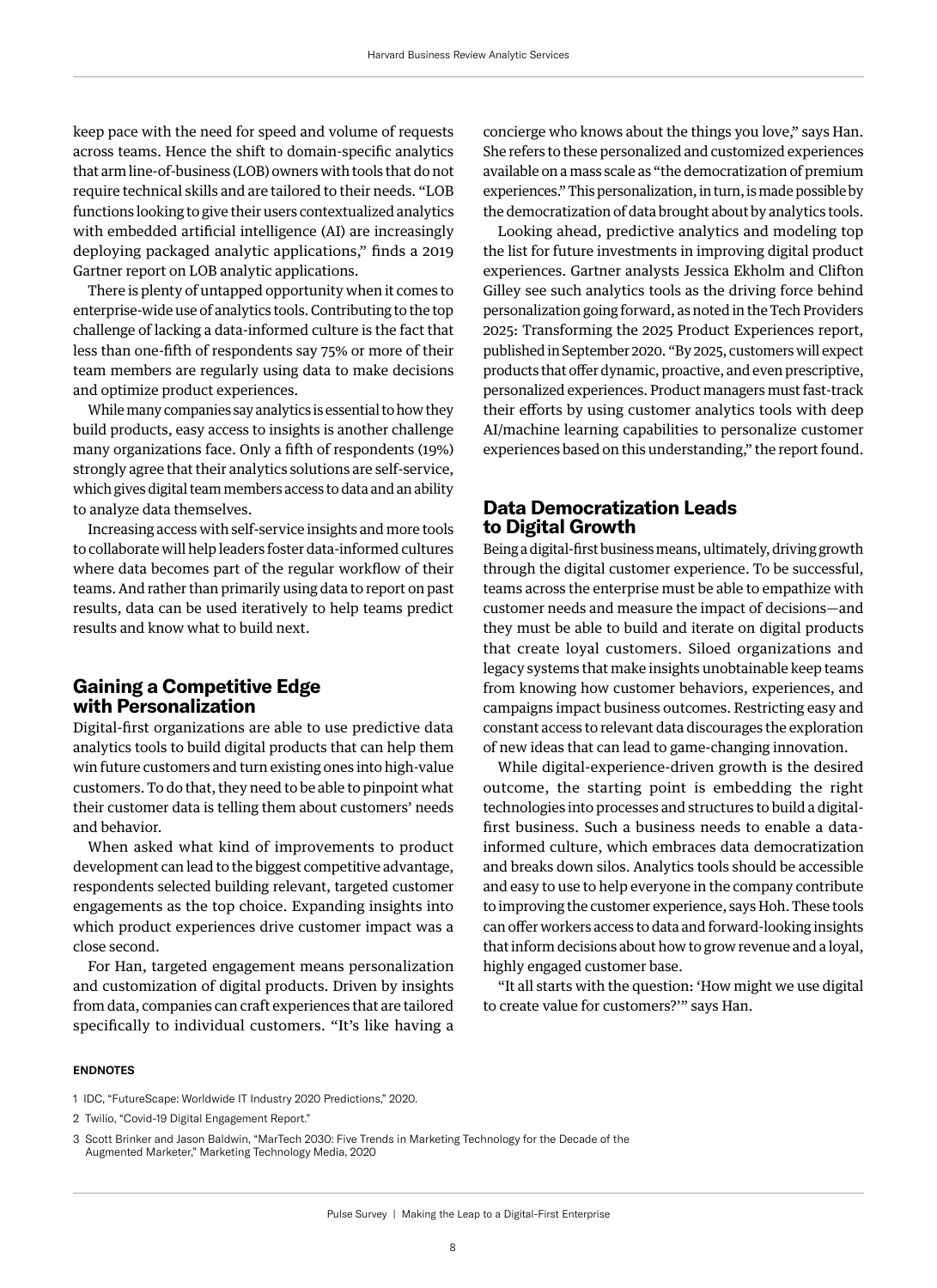#### METHODOLOGY AND PARTICIPANT PROFILE

A total of 295 respondents drawn from the HBR audience of readers (magazine/ enewsletter readers, customers, HBR.org users) completed the survey.

#### **Size of Organization**

24% 10,000 or more employees

24% 5,000 – 9,999 employees

33% 1,000 – 4,999 employees

18% Fewer than 100 **Seniority**

48% Executive management

35% Senior management

13% Middle management

4% All other grades **Key Industry Sectors**

20% **Technology** 

> 10% Manufacturing

10% Financial services

8% Consulting services

All other functions less than 8% each

**Job Function**

16% General/executive management

16% R&D/innovation/ product development

11% sales/business development/ customer service

9% **Consulting** 

9% Strategic planning

9% IT

8%

Marketing/PR/ communications

All other functions less than 8% each

#### **Regions**

39% North America

25% Asia/Pacific

21% Europe

7% Latin America

7% Middle East/Africa